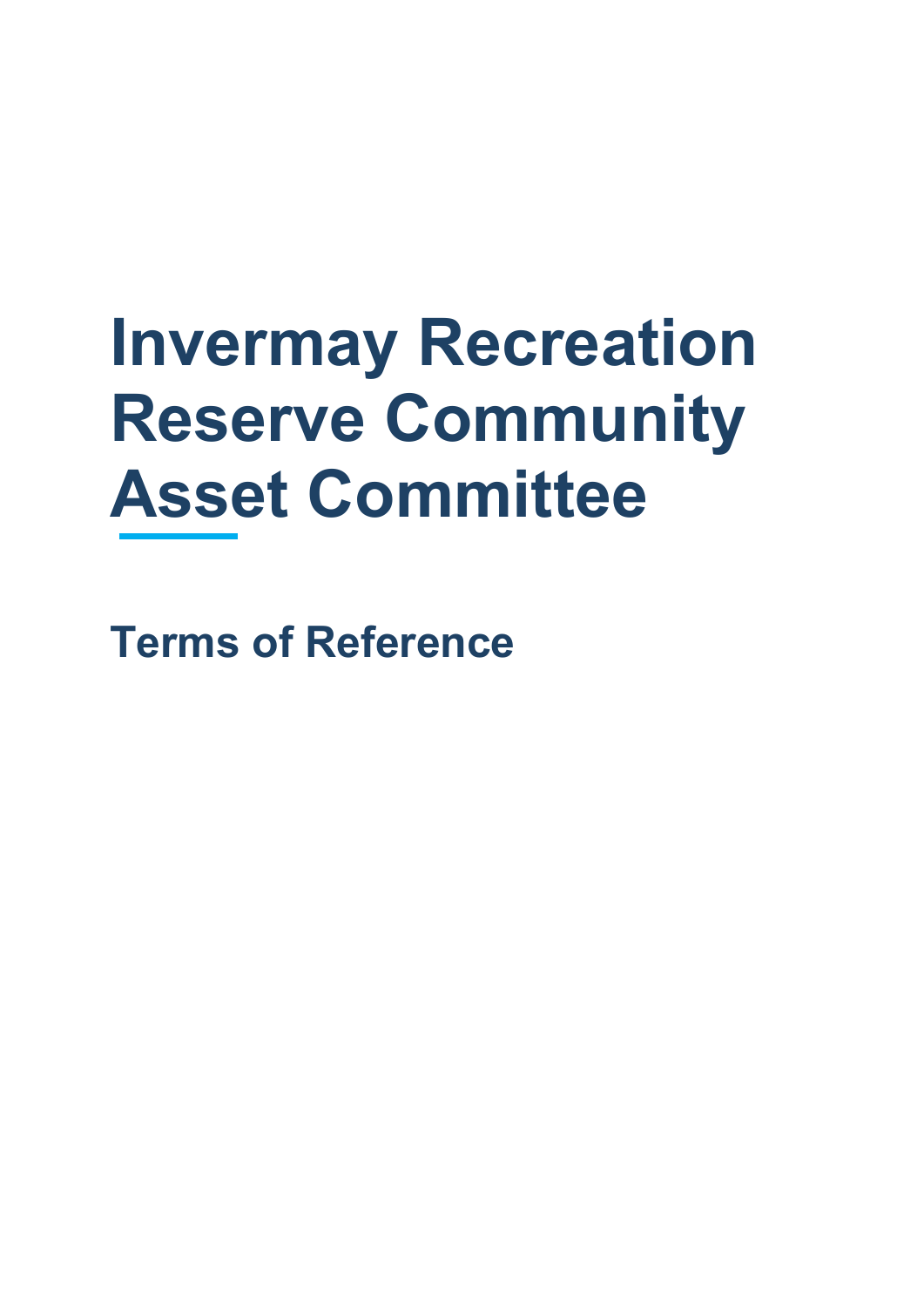

# **Contents**

| 1.               |  |
|------------------|--|
| 2.               |  |
| $\overline{3}$ . |  |
| $\overline{4}$ . |  |
| 5.               |  |
| 6.               |  |
| $\overline{z}$ . |  |
| 8.               |  |
| 9.               |  |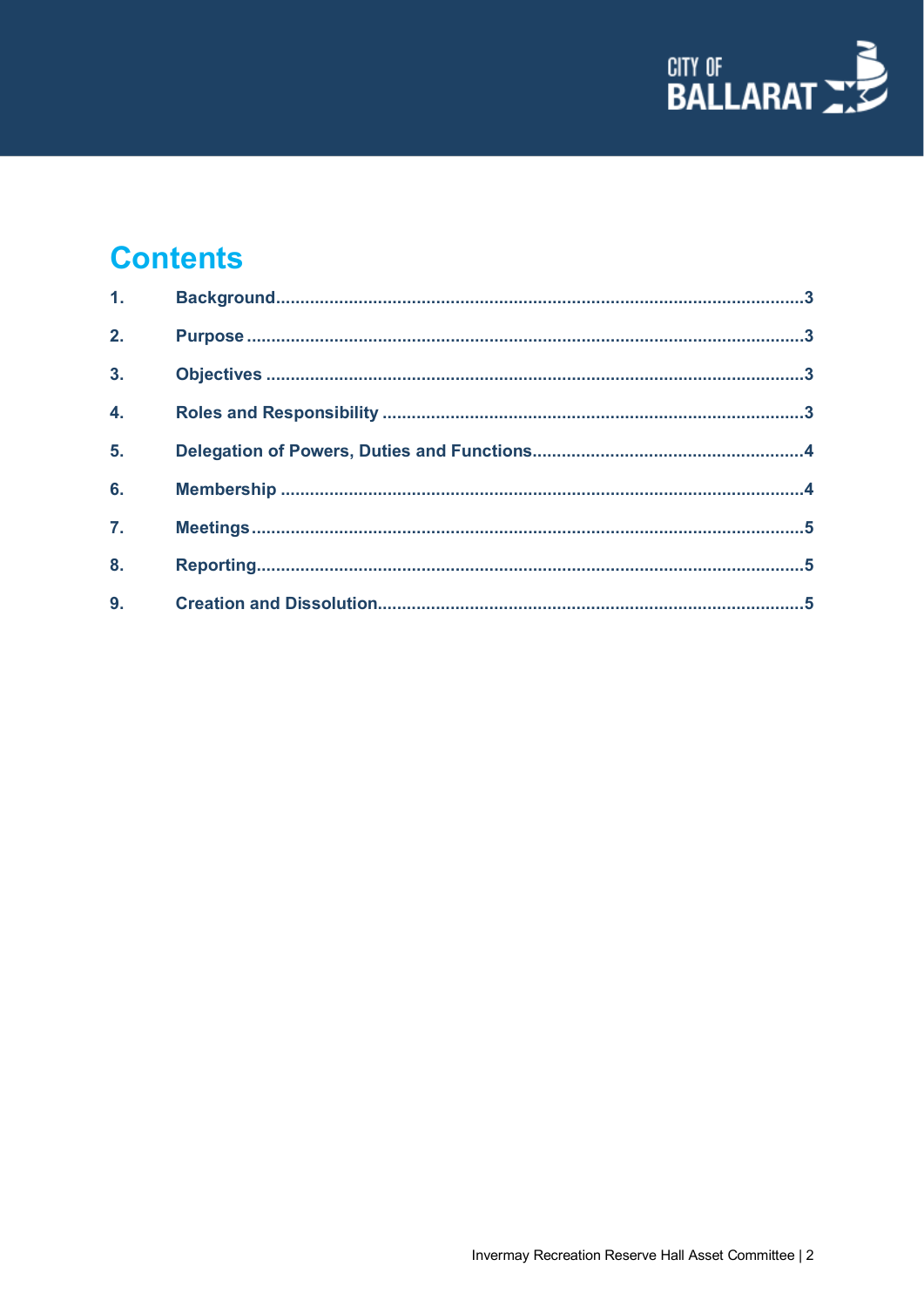

#### <span id="page-2-0"></span>**1. Background**

- 1.1. By this Terms of Reference document, the Ballarat City Council (Council) establishes the Invermay Recreation Reserve Community Asset Committee (Committee) pursuant to section 65 of the *Local Government Act 2020* (the Act). The Committee is established for the management of the Community Asset known as the Invermay Recreation Reserve.
- 1.2. The members of a Community Asset Committee have the powers, duties and functions as contained in the Instrument of Delegation from the Chief Executive Officer under section 47(1)(b) of the Act and as set out in these Terms of Reference. These Terms of Reference set out the structure and basis on which the Committee can operate on behalf of Council.
- 1.3. These Terms of Reference are authorised by a resolution (R203/20) Council passed on 12 August 2020.

#### <span id="page-2-1"></span>**2. Purpose**

The Committee is established for the purpose of:

- 2.1 Determining the use of the Reserve
- 2.2 Encouraging use of the Reserve by the local community and to promote the role played by the Reserve in enabling engaged participation in community life.
- 2.3 Undertaking the day to day management of the Reserve

## <span id="page-2-2"></span>**3. Objectives**

The objectives of the Committee are:

- 3.1 Develop a public awareness and advertising program relating to the Reserve designed to increase community use of the Reserve.
- 3.2 Ensure that the Council is made aware of any matters that could have an impact on the Reserve.
- 3.3 As far as possible become self-sufficient.

# <span id="page-2-3"></span>**4. Roles and Responsibility**

The role of the Committee is:

4.1 to exercise the duties and functions, in accordance with these Terms of Reference and as permitted by the Instrument of Delegation; and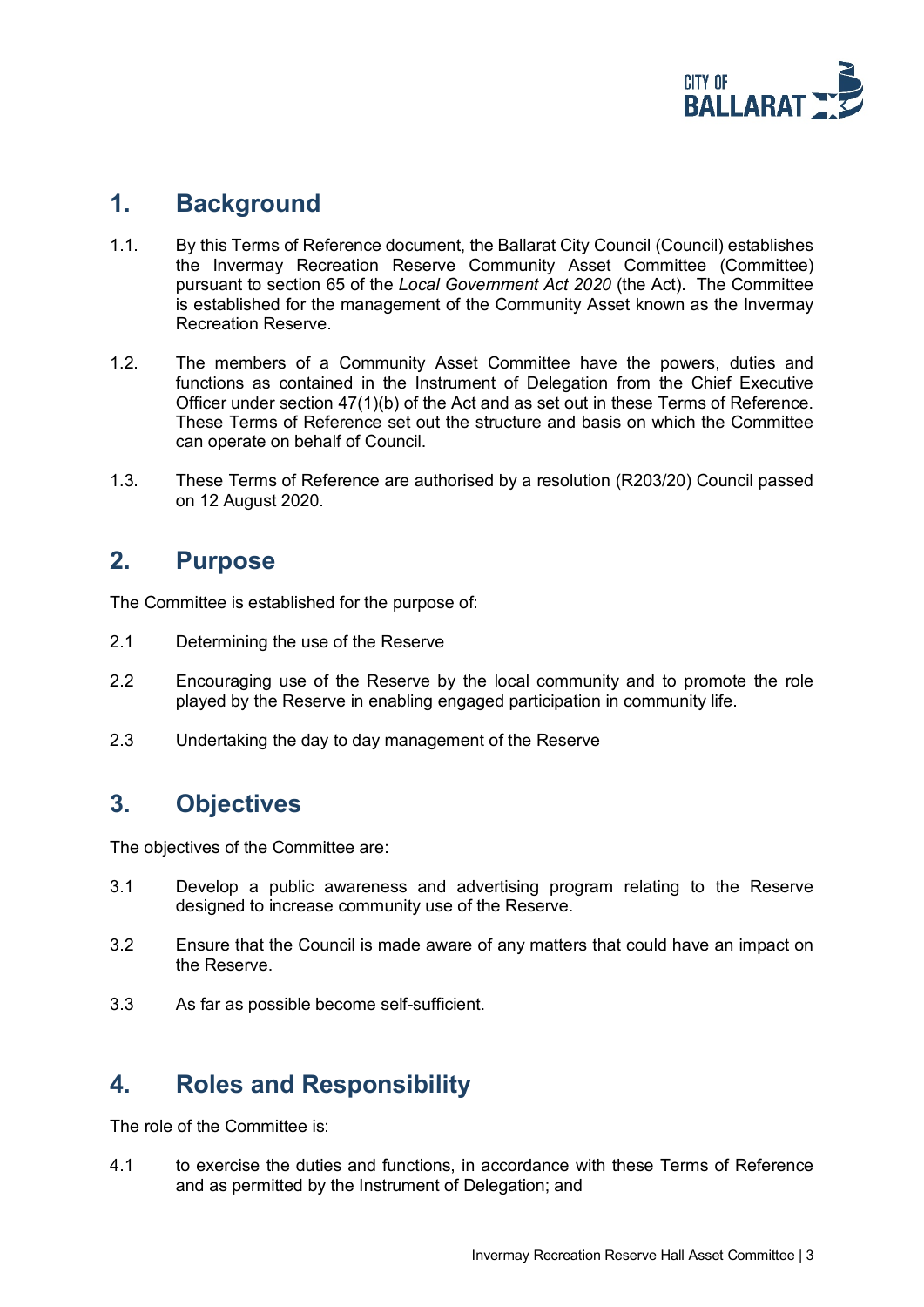

- 4.2 determine fees for use of the Reserve
- 4.3 Identify maintenance needs, prioritize maintenance actions and provide details of remedial actions in annual report to Council.
- 4.4 Be responsible for specific maintenance of the reserve as outlined in the City of Ballarat Facility Maintenance Schedule (addendum1).

## <span id="page-3-0"></span>**5. Delegation of Powers, Duties and Functions**

- 5.1 In order to fulfil and carry out its purposes and objectives the Chief Executive Officer may delegate to the members of the Community Asset Committee, pursuant to section 47(1)(b) of the *Local Government Act 2020*, the powers, duties and functions set out in the Instrument of Delegation passed at Council on 12 August 2020 (R206/20) and attached to these Terms of Reference.
- 5.2 The powers, duties and functions of Council conferred on the Committee by these Terms of Reference and Instrument of Delegation must be exercised in accordance with any quidelines or policies that Council may from time to time adopt.
- 5.3 Committee members are at all times expected to act in accordance with their responsibilities set out in Council's Governance Rules and the Committee Policy.

#### <span id="page-3-1"></span>**6. Membership**

- 6.1. The Committee will consist of a minimum of 7 community members appointed by Council
- 6.2. The term of membership will be for a Council term. A re-appointment of committee members must occur by 30 June after each Council election
- 6.3. Council Officers who attend the meetings of the Committee are to provide advice and support to the Committee and are not considered Committee members and do not have voting rights.
- 6.4. Each member of the Committee has and may exercise one equal vote on any question before the Committee for determination.
- 6.5. Council will revise the membership and voting rights of each Committee member as it sees fit.
- 6.6. The Committee will elect a Chairperson at its first meeting. The election will be conducted in accordance with Council's Governance Rules.
- 6.7. If the Chairperson is absent from a Committee meeting, the Committee will select a temporary Chairperson to chair the Committee meeting.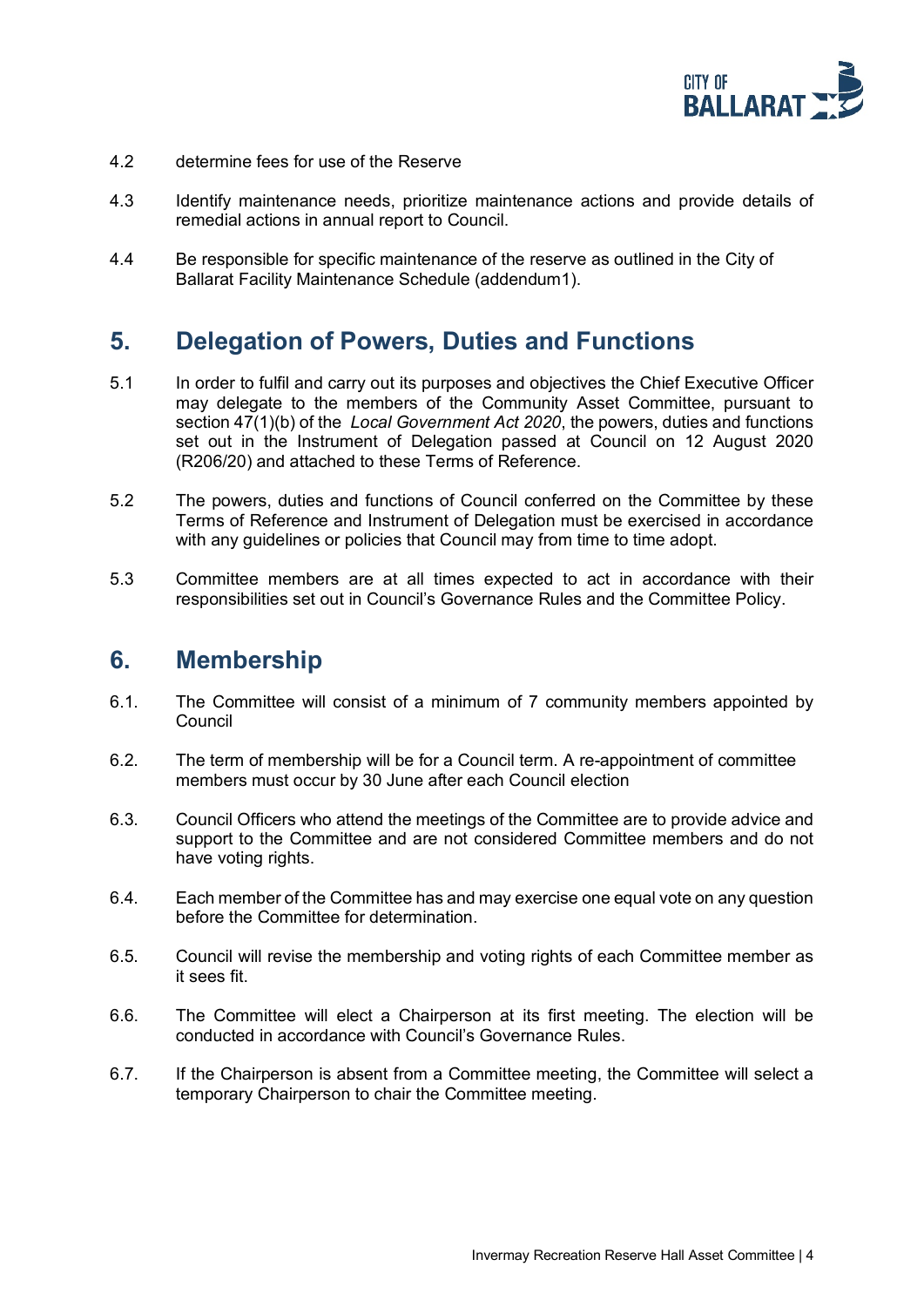

# <span id="page-4-0"></span>**7. Meetings**

- 7.1 Unless Council resolves otherwise, Committee meetings must be conducted in accordance with:
	- Council's Committee Policy; and
	- At the Committee's discretion, as exercised from time to time.
- 7.2 The Committee will meet not less than six times a year or at least once every two months or as agreed by the Committee from time to time.
- 7.3 A quorum of the Committee will be half of the members plus one.
- 7.4 Voting will be by a majority of votes by a show of hands. Only members in attendance are entitled to vote. The Chairperson shall have the casting vote in the event of an equality of votes.

## <span id="page-4-1"></span>**8. Reporting**

The Committee is responsible for taking proper minutes of all meetings and preparing reports for the Committee's consideration in accordance with:

- 8.1 Council's Governance Rules;
- 8.2 Council's Committee Policy;
- 8.3 the Committee's discretion, as exercised from time to time;
- 8.4 Minutes of Committee meetings must be forwarded to the Statutory Compliance Unit immediately after adoption by the Committee.
- 8.5 An annual report on the Committees activities and finances must be reported to Statutory Compliance no later than 30 August each year

#### <span id="page-4-2"></span>**9. Creation and Dissolution**

- 9.1 By these Terms of Reference, the:
	- 9.1.1 Committee is established; and
	- 9.1.2 powers, duties and functions of the Committee members, as set out in the Instrument of Delegation, are delegated.
- 9.2 These Terms of Reference
	- 9.2.1 come into force immediately when the resolution of Council adopting them is made; and
	- 9.2.2 remain in force until Council determines to vary or revoke it.